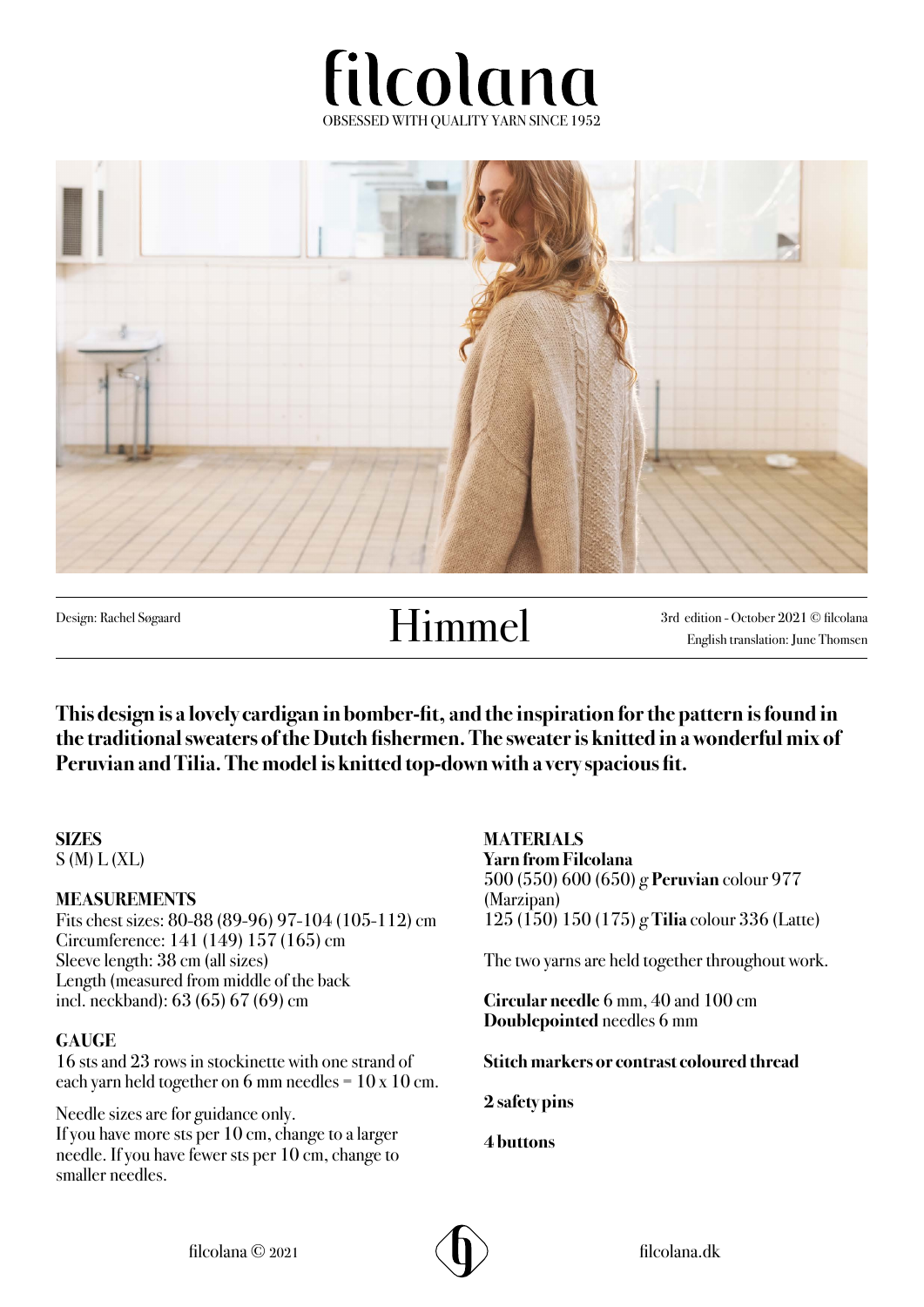## **Technical**

#### **SPECIAL ABBREVIATIONS**

**Sl1 k1 psso:** Slip 1 st purlwise, knit 1 stitch, and pass the slipped stitch over the knitted stitch.

**M1L:** From the front, lift the horizontal strand between stitches with the left needle and knit through the back loop (1 st increase).

**M1R:** From the back, lift the horizontal strand between the two stitches with the left needle and knit through the front loop (1 st increase).

**M1PL:** Left slanted increase as seen on right side – With the left needle pick up the strand between 2 sts from front to back. Purl though the back loop.

**M1PR:** Right slanted increase as seen on right side – With the left needle pick up the strand between the 2 sts, from back to front. Purl through the front loop.

#### **SPECIAL TECHNIQUES**

#### **Italian bind off**

NOTE! The first point changes depending on whether the first stitch on the needle is a knit or a purl stitch: If first st is a knit st: Start at point .

If first st is a purl st: Start at point 4, but do NOT slip the st off the needle.

Break yarn with a string 3 times the length of the circumference you need to bind off.

**1.** Insert needle into 1st st on left needle as if to purl, pull string through.

**2.** Insert needle between 1st and 2nd st from behind work. Pull needle and string to front of work.

**3.** Insert needle from front into 2nd st and out on the back.

**4.** Insert needle into 1st st as if to knit, drop st off needle.

**5.** From the front insert needle - from right to left – into the front leg of the 2nd st, pull yarn through. **6.** Insert needle into 1st st as if to purl, drop st off needle.

Repeat steps 2-6, till you have 1 st left on LH needle. Follow point 4 to finish the bind off. Carefully weave in the loose end.

#### **CHART**

See page 5

## Workflow

The model is knit top down.

The cardigan starts with a cast-on neckline. Increases are made on each side of a shoulder stitch to shape the front and the back.

Then work is divided and the two front pieces and the back are knit separately, until the armhole has the desired length.

The pieces are reassembled and knitted back and forth over all stitches with new stitches in the armhole until the body has the specified size. The body is finished with a rib edge.

Then stitches are picked up along the armhole, and the sleeve is knit in the round from top to bottom with decreases.

The sleeve is finished with a ribbing edge Finally stitches are picked up along the front pieces and along the neck, and a button band is knit in rib.

The chart is worked from bottom up, from right to left on right side needles and from left to right on wrong side needles. The 6 rows in the chart are repeated throughout work.



# $H_{\text{immed}}$   $\text{filcolland}$   $_{\text{2 of 5}}$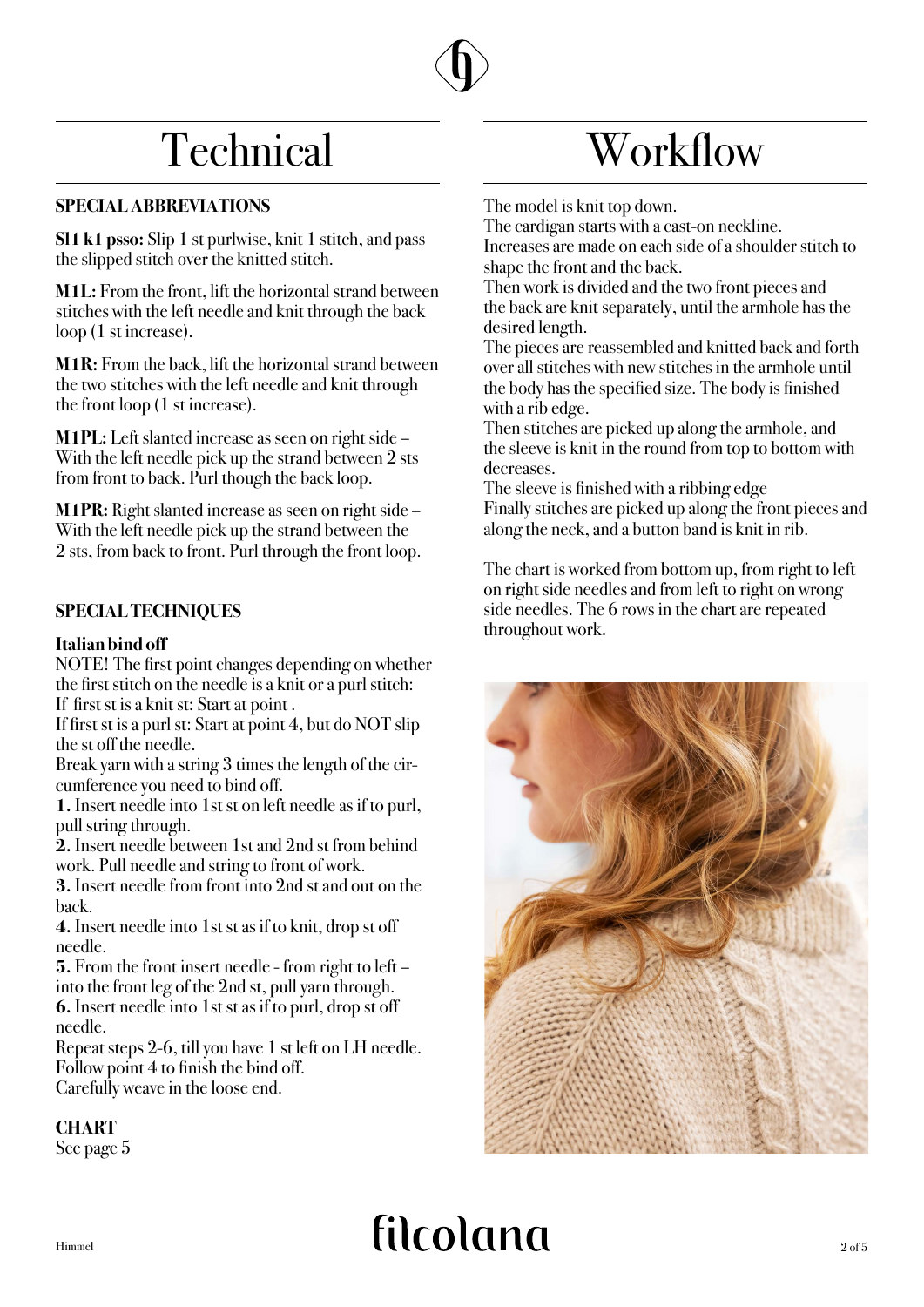## Pattern

#### **YOKE**

With 6 mm needles and one strand of each yarn cast on 41 sts.

**1st row (WS):** Purl all sts.

**2nd row:** k1, M1R, k1 (mark this st), M1L, follow 1st row of chart over 37 sts, M1R, k1 (mark this st), M1L,  $k<sub>1</sub>$ 

**3rd row:** p2, M1PR, p1, M1PR, p1, place marker, follow 2nd row of chart over 37 sts, place marker, p1, M1PR, p1, M1PR, p2.

**4th row:** k3, M1R, k1, M1L, k2, slip marker, follow 3rd row of chart over 37 sts, slip marker, k2, M1R, k1, M1L, k3.

**5th row:** p4, M1PR, p1, M1PR, p3, slip marker, follow 4th row of chart over 37 sts, slip marker, p3, M1PR, p1, M1R, p4.



Continue with increases like this on each side of the marked st on each shoulder.

When you have increased 12 (14) 16 (18) times like this, increases on the front pieces begin and will be worked at the same time.

**Next row (RS):** k1, M1L, knit to the marked st, M1R, k1, M1L, knit to the marked st, slip marker, follow chart over 37 sts, slip marker, knit to next marked st, M1R, k1, M1L, knit to last st, M1R, k1.

Repeat the increases on both fronts like described above on every 4th row.

When you have increased on the shoulders a total of 36 (38) 40 (42) times, work is divided and the front pieces and the back are knit separately. Finish with a wrong side row.

You now have 109 (113) 117 (121) sts on the back, between the marked sts.

Now the back and the front are divided as follows:

#### **LEFT FRONT**

**Next row (right side):** Knit to the marked st, turn work and let the remaining sts rest while left front piece is knitted.

Continue in stockinette over those sts and at the same time continue the increases along the front edge, until you have increased 16 times in total.

Continue stockinette until the sleeve measures 16 (17) 18 (19) cm from the marked shoulder st. Finish with a wrong side row.

Leave the front piece for now, but do not break the yarn.

Place the marked shoulder st in each side on a safety pin.

#### **BACK**

Join new skeins of Tilia and Peruvian on the right side of the back piece. Now, knit back and forth while following the pattern as previously between the markers and knit stockinette over the remaining side sts. Continue until the back piece has the same length as the front piece. Finish with a wrong side row.

# $H_{\text{immed}}$   $\text{filcolland}$   $\text{3 of 5}$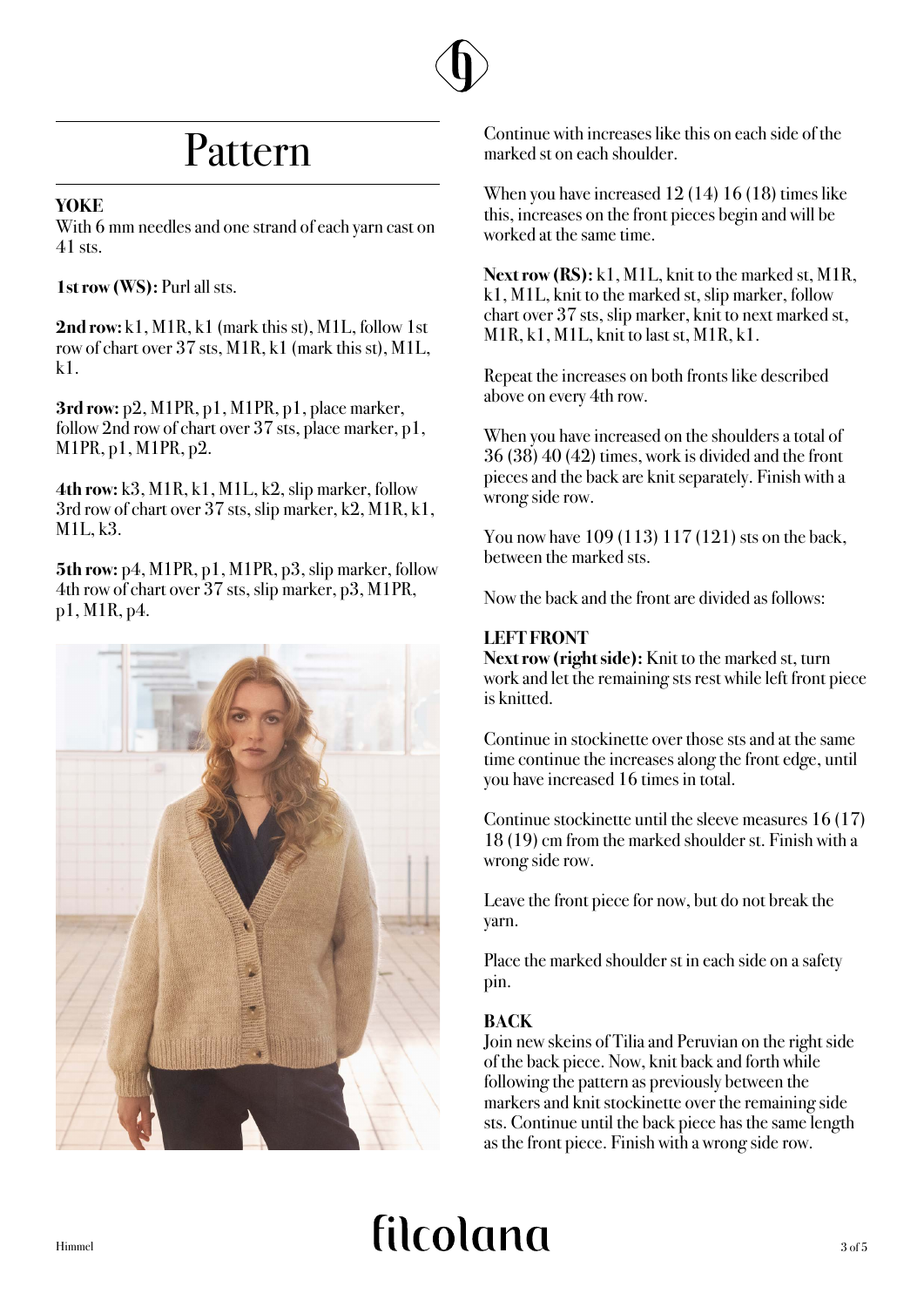

Break yarn and leave the back piece for now.

## **RIGHT FRONT**

Join yarn on the right side of the right front sts and knit like the left front piece, only mirrored. Finish with a wrong side row.

Break yarn and leave the front piece sts for now.

#### **BODY**

Slide the sts so that you can begin with the resting yarn of the left front piece edge, remember increases on the front edge.

**Next row (RS):** Knit stockinette over left front piece sts, remember increases at the edge, if you haven't already made all of those, cast on  $\frac{5}{7}$  (7) 9 (11) sts along the left armhole and knit the sts on the back as stockinette – EXCEPT for the 37 middle sts, which follow the pattern – cast on  $5(7)9(11)$  sts along right armhole, knit stockinette over all sts on right front piece, remember the increases along the edge if you haven't made them all.

When all increases have been made you have 225 (237) 249 (261) sts on your needles.

Continue knitting stockinette flat over all sts, except for the 37 middle sts that follow the pattern, until work measures  $24(25)$   $26(27)$  cm from armhole or has the desired length. Finish with a right side row.

Continue with rib as follows:

**1st row (WS):**  $*k1$ ,  $p1$ , repeat from  $*$  to  $*$  to last st,  $k<sub>1</sub>$ 

Knit 6 cm ribbing and bind off with Italian bind off (see special techniques).

#### **SLEEVES**

Join yarn on right side in the middle of the cast on sts in the armpit, pick up 3 (4) 5 (6) sts in the new sts and place a marker in the first of those sts, pick up approximately 3 sts for every 4 rows along the armhole to the shoulder, knit the resting shoulder st, pick up the same number of sts along the second sleeve edge and pick up  $2(3)$  4 (5) sts in the cast on sts in the armhole  $=$  58 (62) 68 (72) sts in total.

Knit in the round and decrease on every 14th (13th) 12th (11th) round like this: k1, k2tog, knit to last  $2$  sts, sl1 k1 psso.

Decrease like this  $5$  times in total =  $48(52)$  58  $(62)$  sts.

Continue knitting in the round until sleeve measures 33 (32) 31 (30) cm or has the desired length minus 5 cm.

**Next round:** Decrease evenly to 36 (38) 40 (42) sts.

Knit 5 cm ribbing  $(k1, p1)$ .

Bind off with Italian bind off.

Knit a second sleeve.

#### **BUTTON BAND**

Start from the right side and the bottom right front and pick up 3 sts for every 4th row along the entire front band, a total of 245 (249) 253 (257) sts.

Knit ribbing like this: **1st row (WS):**  $*_{p1}$ , k1 $*$ , repeat from  $*$  to  $*$  to last st, p1.

Continue in rib, until rib measures 2.5 cm. Finish with a wrong side row.



# $H_{\text{immed}}$   $\text{filcolland}$   $\text{4 of 5}$